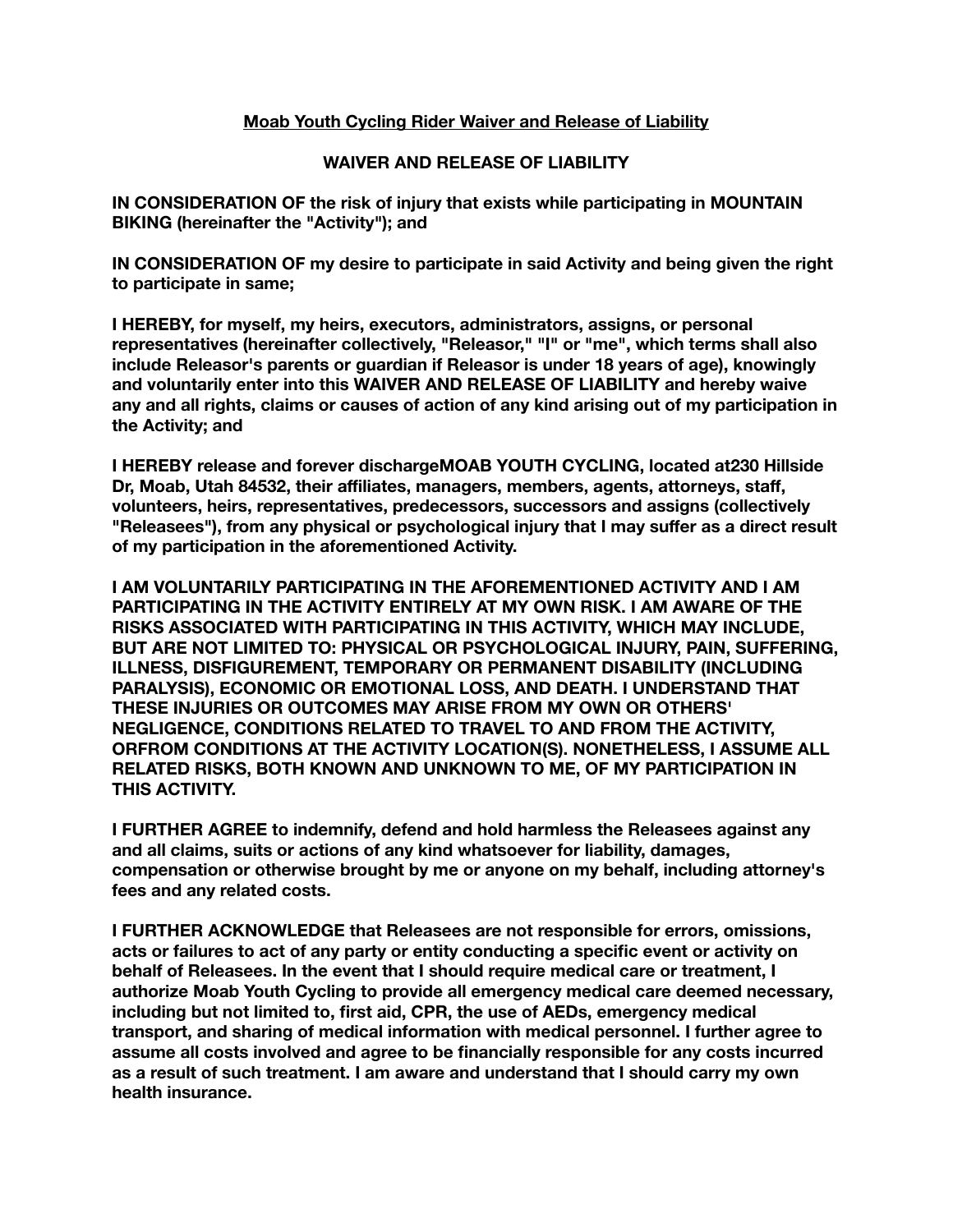**I FURTHER ACKNOWLEDGE that this Activity may involve a test of a person's physical and mental limits and may carry with it the potential for death, serious injury, and property loss. I agree not to participate in the Activity unless I am medically able and properly trained, and I agree to abide by the decision of the Moab Youth Cycling official or agent, regarding my approval to participate in the Activity.** 

**I HEREBY ACKNOWLEDGE THAT I HAVE CAREFULLY READ THIS "WAIVER AND RELEASE" AND FULLY UNDERSTAND THAT IT IS A RELEASE OF LIABILITY. I EXPRESSLY AGREE TO RELEASE AND DISCHARGE Moab Youth CyclingAND ALL OF ITS AFFILIATES, MANAGERS, MEMBERS, AGENTS, ATTORNEYS, STAFF, VOLUNTEERS, HEIRS, REPRESENTATIVES, PREDECESSORS, SUCCESSORS AND ASSIGNS, FROM ANY AND ALL CLAIMS OR CAUSES OF ACTION AND I AGREE TO VOLUNTARILY GIVE UP OR WAIVE ANY RIGHT THAT I OTHERWISE HAVE TO BRING A LEGAL ACTION AGAINST Moab Youth Cycling FOR PERSONAL INJURY OR PROPERTY DAMAGE.** 

**To the extent that statute or case law does not prohibit releases for ordinary negligence, this release is also for such negligence on the part of Moab Youth Cycling, its agents, and employees.** 

**I agree that this Release shall be governed for all purposes byUtah law, without regard to any conflict of law principles. This Release supersedes any and all previous oral or written promises or other agreements.** 

**In the event that any damage to equipment or facilities occurs as a result of my or my family's or my agent's willful actions, neglect or recklessness, I acknowledge and agree to be held liable for any and all costs associated with any such actions of neglect or recklessness.** 

**THIS WAIVER AND RELEASE OF LIABILITY SHALL REMAIN IN EFFECT FOR THE DURATION OF MY PARTICIPATION IN THE ACTIVITY, DURING THIS INITIAL AND ALL SUBSEQUENT EVENTS OF PARTICIPATION.** 

**THIS AGREEMENT was entered into at arm's-length, without duress or coercion, and is to be interpreted as an agreement between two parties of equal bargaining strength. Both Participant, \_\_\_\_\_\_\_\_\_\_\_\_\_\_\_\_\_\_\_\_\_and Moab Youth Cycling agree that this agreement is clear and unambiguous as to its terms, and that no other evidence shall be used or admitted to alter or explain the terms of this agreement, but that it will be interpreted based on the language in accordance with the purposes for which it is entered into.** 

**In the event that any provision contained within this Release of Liability shall be deemed to be severable or invalid, or if any term, condition, phrase or portion of this agreement shall be determined to be unlawful or otherwise unenforceable, the remainder of this agreement shall remain in full force and effect. If a court should find that any provision of this agreement to be invalid or unenforceable, but that by limiting said provision it would become valid and enforceable, then said provision shall be deemed to be written, construed and enforced as so limited.**